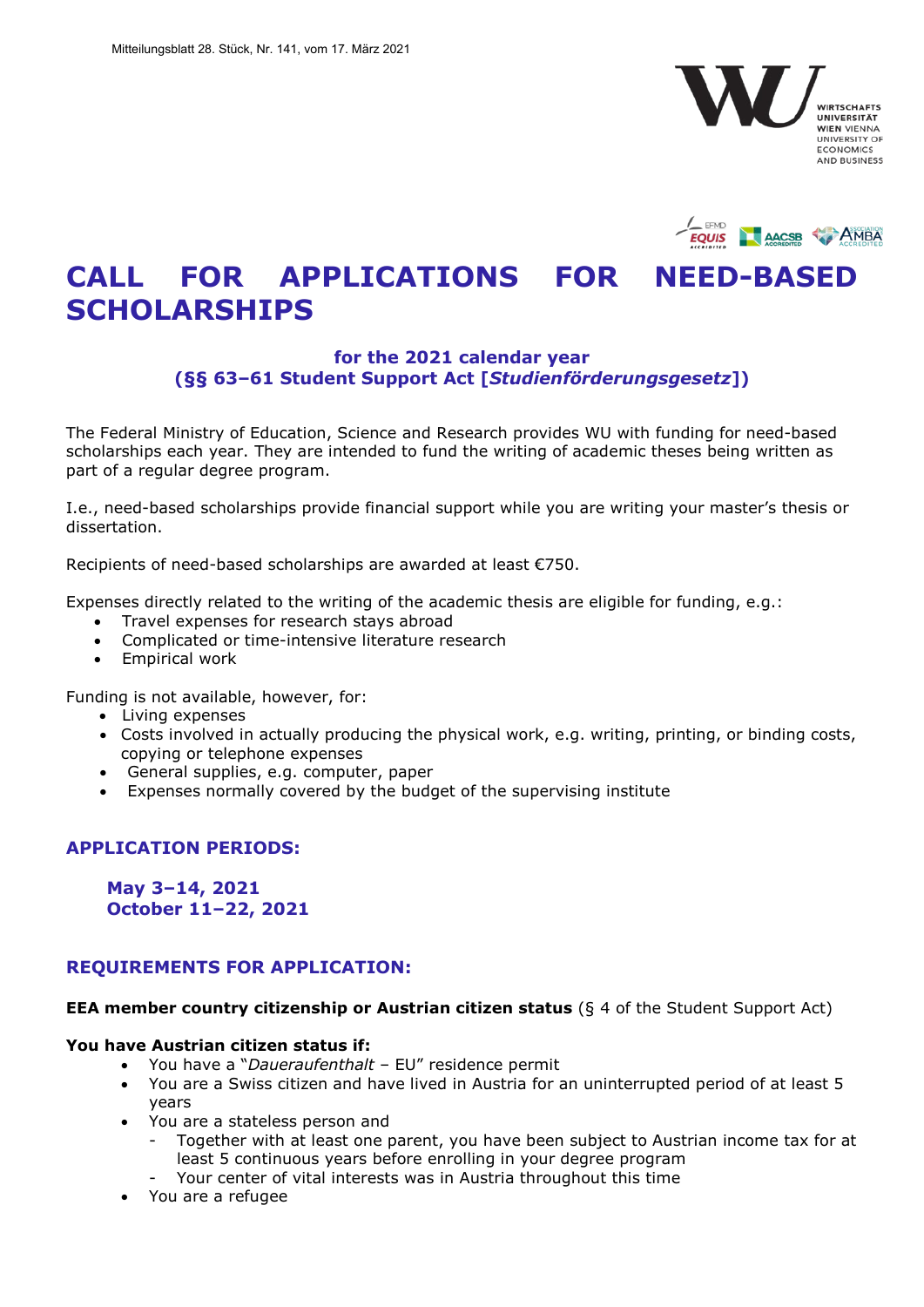# **Enrollment in a WU degree program**

## **Entitlement period** (§ 18 of the Student Support Act)

- The entitlement period is made up of the prescribed duration of your degree program plus 1 additional semester.
- If you change to a new curriculum version of your degree program, the total number of semesters you have been enrolled will be added together.

#### **Academic performance in a regular degree program**

#### **Master's programs**

- Positive completion of courses worth a least of 45 ECTS credits
- A grade point average of 2.0 or better

## **Doctoral Program in Social and Economic Sciences**

- Positive completion of courses worth a least of 19 ECTS credits
- A grade point average of 1.5 or better

#### **Doctoral Program in Business Law**

- Positive completion of courses worth a least of 18 ECTS credits
- A grade point average of 1.5 or better

## **PhD Program in Finance**

- Positive completion of courses worth a least of 22 ECTS credits
- A grade point average of 1.5 or better

## **PhD Program in International Business Taxation**

- Positive completion of courses worth a least of 29 ECTS credits
- A grade point average of 1.5 or better

## **PhD Program in Economic and Social Sciences**

- Positive completion of courses worth a least of 28 ECTS credits
- A grade point average of 1.5 or better
- Please note: Electives and the Research Proposal are not included in the calculations.

# **APPLICATION DOCUMENTS**

You can apply with the following documents on e-mail at: **[studienrecht@wu.ac.at](mailto:studienrecht@wu.ac.at)**

- Application form
- Current enrollment information sheet (*Studienblatt*)
- **Transcript**
- Proof of Austrian citizen status, if applicable
- Proof of reasonable grounds for an extension of the entitlement period (§ 19 of the Student Support Act), if applicable
- Description of the master's thesis or dissertation in progress
- Statement of costs, approved by the thesis supervisor
- A report from your thesis supervisor stating that they expect you to complete the thesis with above-average success
- Financing plan

Application forms are available online under [https://www.wu.ac.at/en/students/my](https://www.wu.ac.at/en/students/my-program/masters-student-guide/grants-and-scholarships)[program/masters-student-guide/grants-and-scholarships](https://www.wu.ac.at/en/students/my-program/masters-student-guide/grants-and-scholarships)